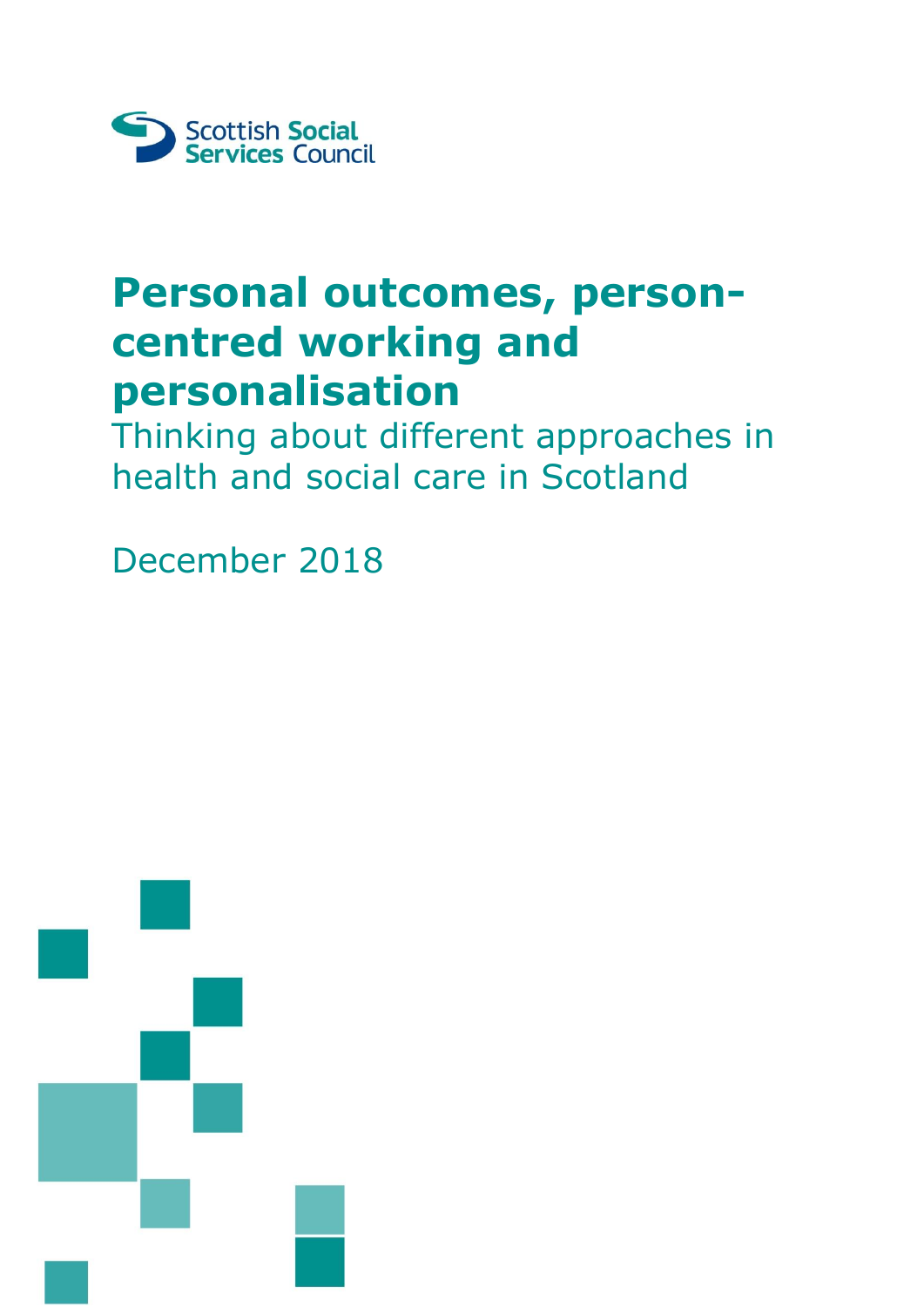## **Contents**

| Person-centred working and the influence of service user movements |  |
|--------------------------------------------------------------------|--|
|                                                                    |  |
|                                                                    |  |
|                                                                    |  |
| Relationship-based understandings of person-centred approaches 13  |  |
| Beyond definition: embedding person-centred working in policy and  |  |
|                                                                    |  |
|                                                                    |  |
|                                                                    |  |
|                                                                    |  |
|                                                                    |  |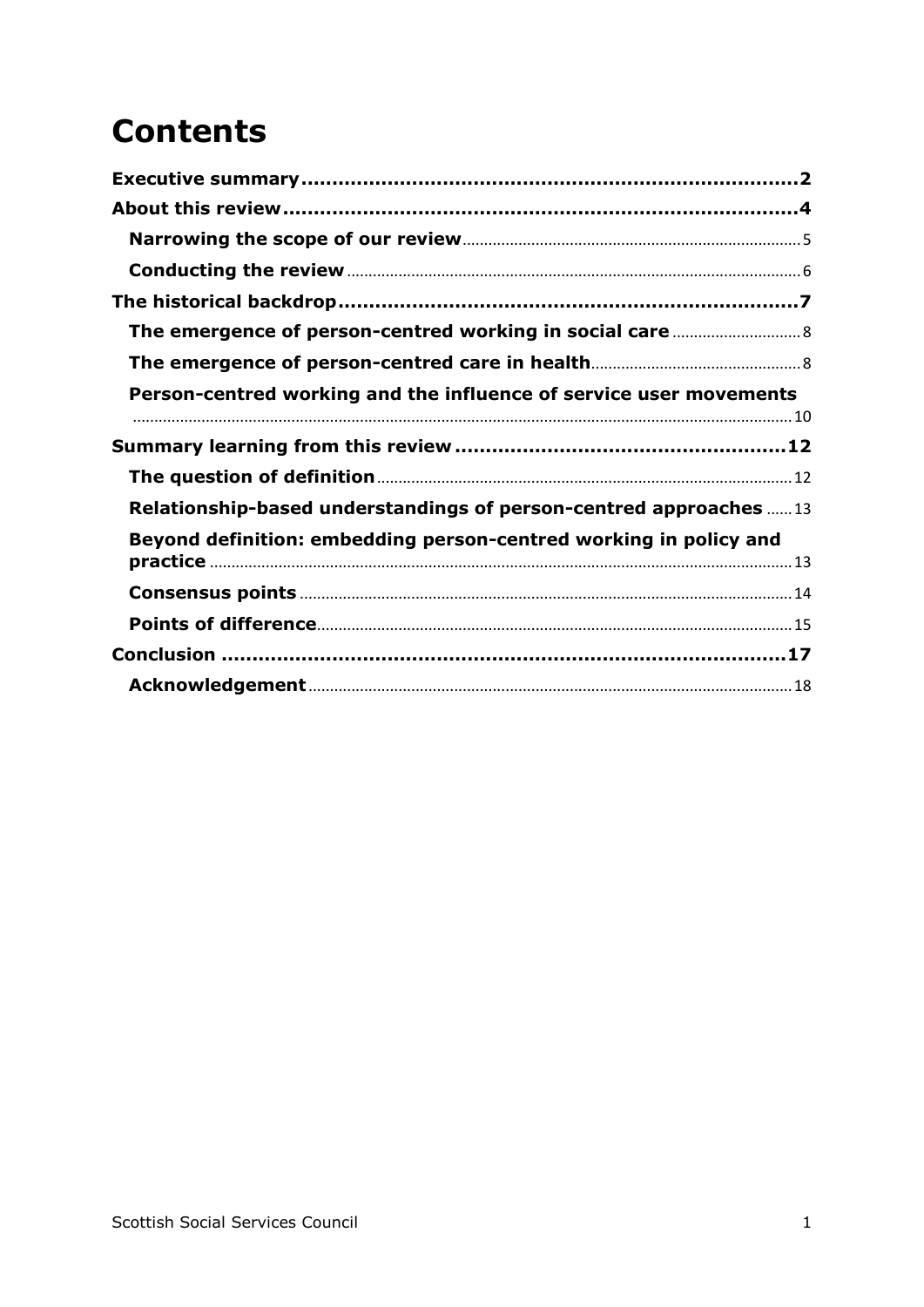## <span id="page-2-0"></span>**Executive summary**

This review presents initial reflections following a review of approaches and policies around **personal outcomes, person-centred working and personalisation** across health, social care and wider public services in Scotland. Many practitioners say they feel overwhelmed by the range of initiatives being implemented, which prompted this exploration of similarities and differences between them. Our aim is to reduce confusion and progress person-centred ways of working to improve outcomes for people, tackle inequalities and support the sustainability of services. To make the review manageable we had to be selective so we included the following approaches:

- shared decision making (in clinical situations)
- support for self-management
- anticipatory care planning
- personal outcomes approaches
- personalisation through self-directed support
- person-centred care for older people with dementia
- person-centred planning with people with learning disabilities
- facilitating recovery by people living with mental illness.

A key finding of the review is that apparent distinctions between sectors and approaches are less prevalent than divergences **within** approaches. Two main ideological thrusts influence approaches to implementation. These can at times contradict each other and present barriers to achieving core shared principles.

- Actions reflecting consumerist ideology, concerned largely with individual choice and independence. This tends to be associated with managerial and bureaucratic ways of working
- Actions reflecting participatory democracy, concerned with responsive and inclusive ways of meeting people's outcomes individually and collectively. The emphasis is on relational practice and interdependence

All approaches use language claiming to put the person at the centre. There is however an implicit assumption in managerialist thinking that you can tackle improved outcomes and inequalities through standardisation of provision and its measurement through performance management regimes.

In contrast, a relationship based understanding means engaging with the person in the context of material and lived experiences, which might mean departing from a sole focus on clinical treatments and traditional services. Attending to the person's whole life requires an understanding of the social determinants known to correspond closely to persistent health inequalities. Similarities between approaches lean towards the latter principles, whereby there is recognition of the need to:

- engage with the person / family in the context of their whole life
- engage in knowledge exchange, rather than professionals imparting knowledge
- acknowledge and build on people's strengths and capacities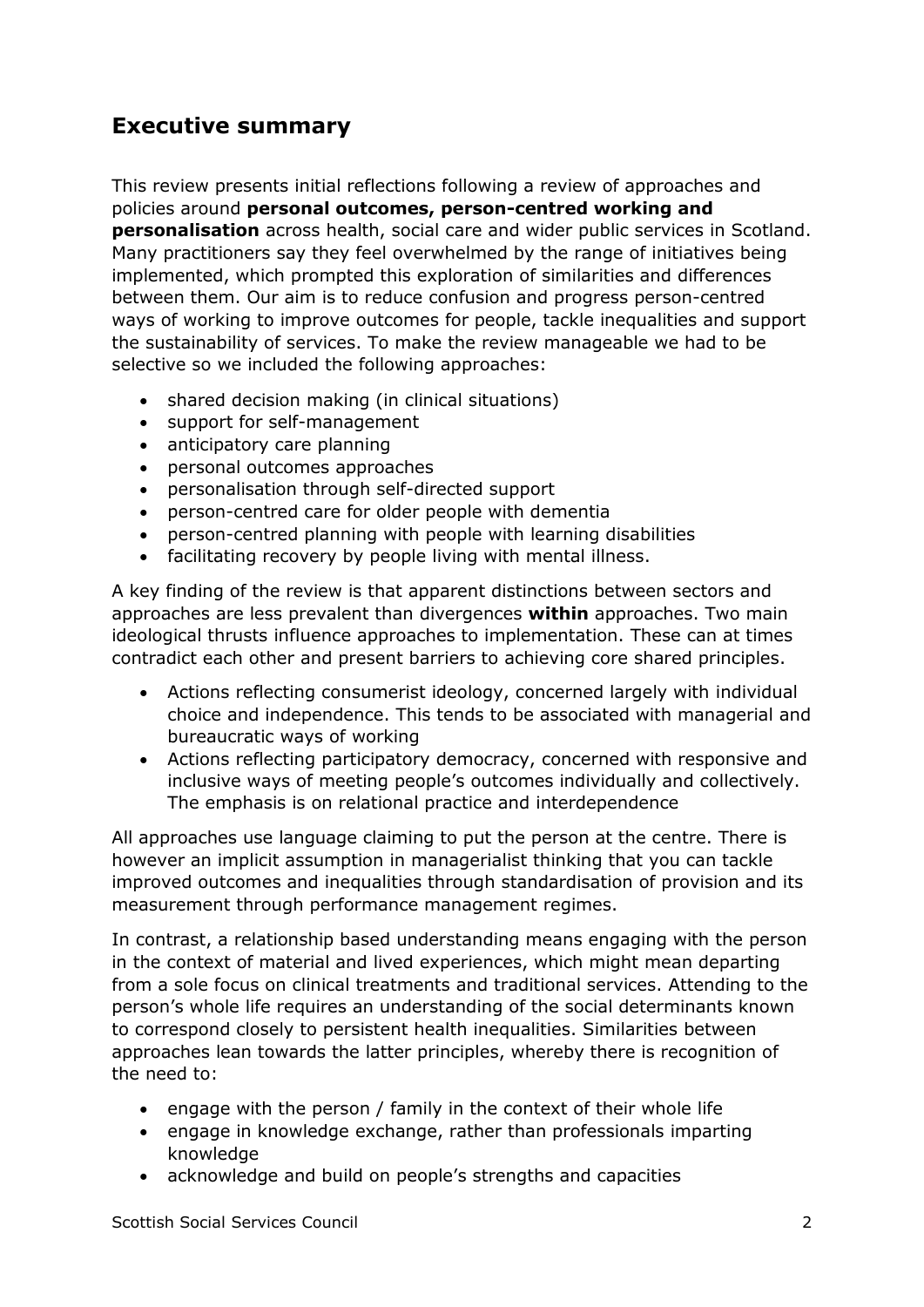build connections to community and not just services.

Key differences between approaches centre on:

- ideas about what constitutes effective engagement
- ideas about the extent to which and how personally valued outcomes or goals should influence decision making
- the extent to which agreed outcomes are recorded in plans which are then stuck to
- whether families and other carers are included in planning and decision making.

There remains a need to measure, monitor and track outputs and outcomes in order to plan and manage services effectively. However, there are limitations to what is currently measured, and as a result what is deemed to count. All of the approaches we reviewed advocate the essential relational and holistic practices needed to maximise outcomes for people and address persistent and increasing inequalities at some level. Enabling such practices to flourish requires a reorientation of performance management frameworks to include relational and holistic factors.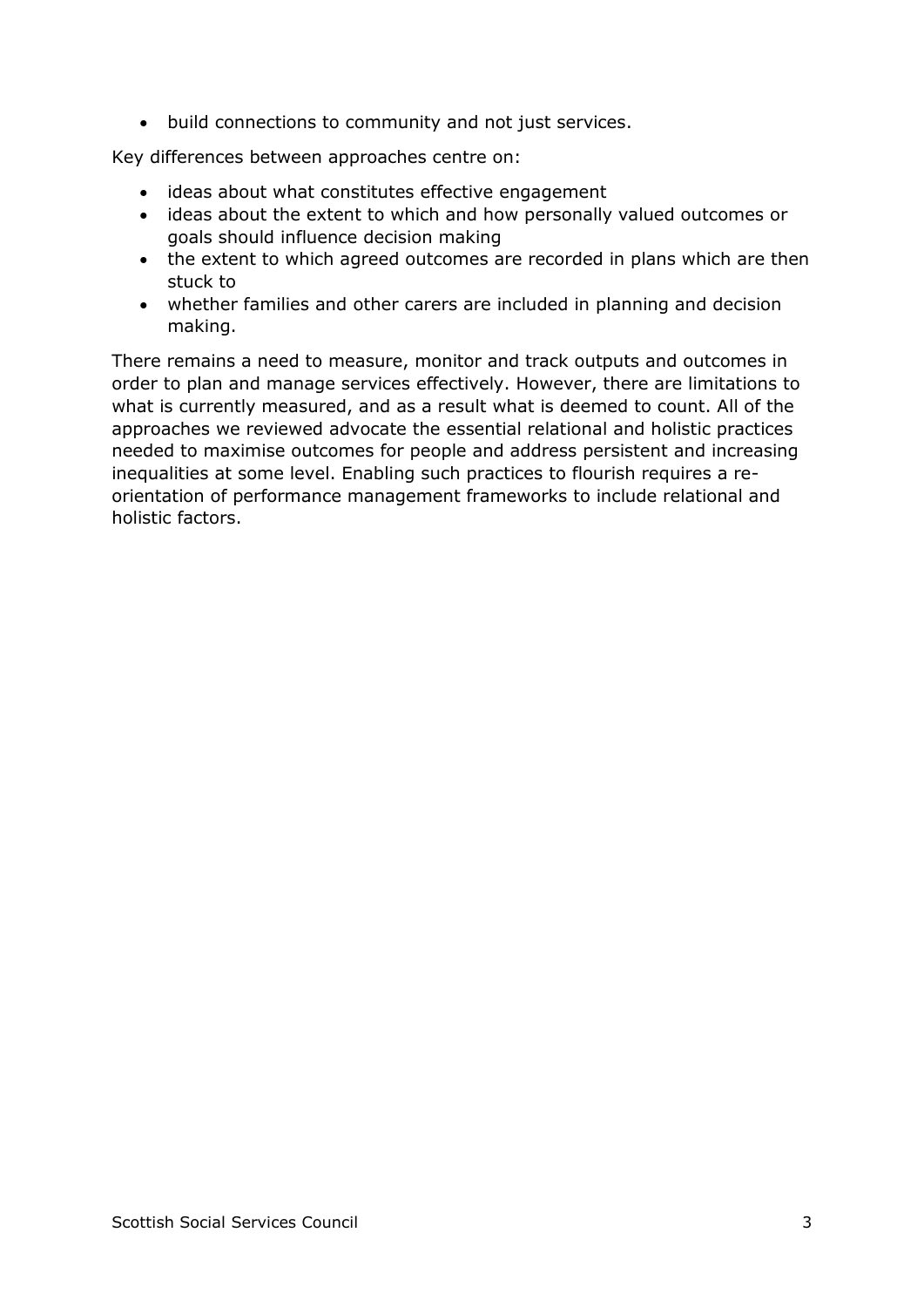## <span id="page-4-0"></span>**About this review**

This review presents initial thoughts on related approaches and polices around **personal outcomes, person-centred working** and **personalisation** across health, social care and wider public services in Scotland. Many practitioners said they were feeling overwhelmed by the range of initiatives currently being implemented and it seemed worth exploring distinctions and similarities between them. Our aim was to reduce confusion and progress person-centred ways of working to improve outcomes for people, tackle inequalities and support the sustainability of services. Our review was commissioned as one of four resources to support workers and organisations to develop and embed personal outcomes approaches in practice. The others are:

- Personal Outcomes Collaboration website: [http://personaloutcomescollaboration.org](http://personaloutcomescollaboration.org/)
- Understanding personal outcomes booklet [http://learn.sssc.uk.com/personal\\_outcomes/Personal\\_Outcomes\\_booklet](http://learn.sssc.uk.com/personal_outcomes/Personal_Outcomes_booklet_p2_FV_GM.pdf) [\\_p2\\_FV\\_GM.pdf](http://learn.sssc.uk.com/personal_outcomes/Personal_Outcomes_booklet_p2_FV_GM.pdf)
- Personal Outcomes Planning ibook <http://learn.sssc.uk.com/popr>

Our review complements the Personal Outcomes and Person-centred Approaches  $(POPA)$  graphic<sup>1</sup>, which visually contextualises drivers and initiatives around 'putting people at the centre' since the 1950s. An extract is shown below.



 $1$  Personal Outcomes and Person-Centred Approaches (POPA) graphic was developed collaboratively at an event in 2017 involving people using services, unpaid carers and care professionals working across health, social care and the third sector, captured and digitalised by graphic artist Julie Barclay.

**.**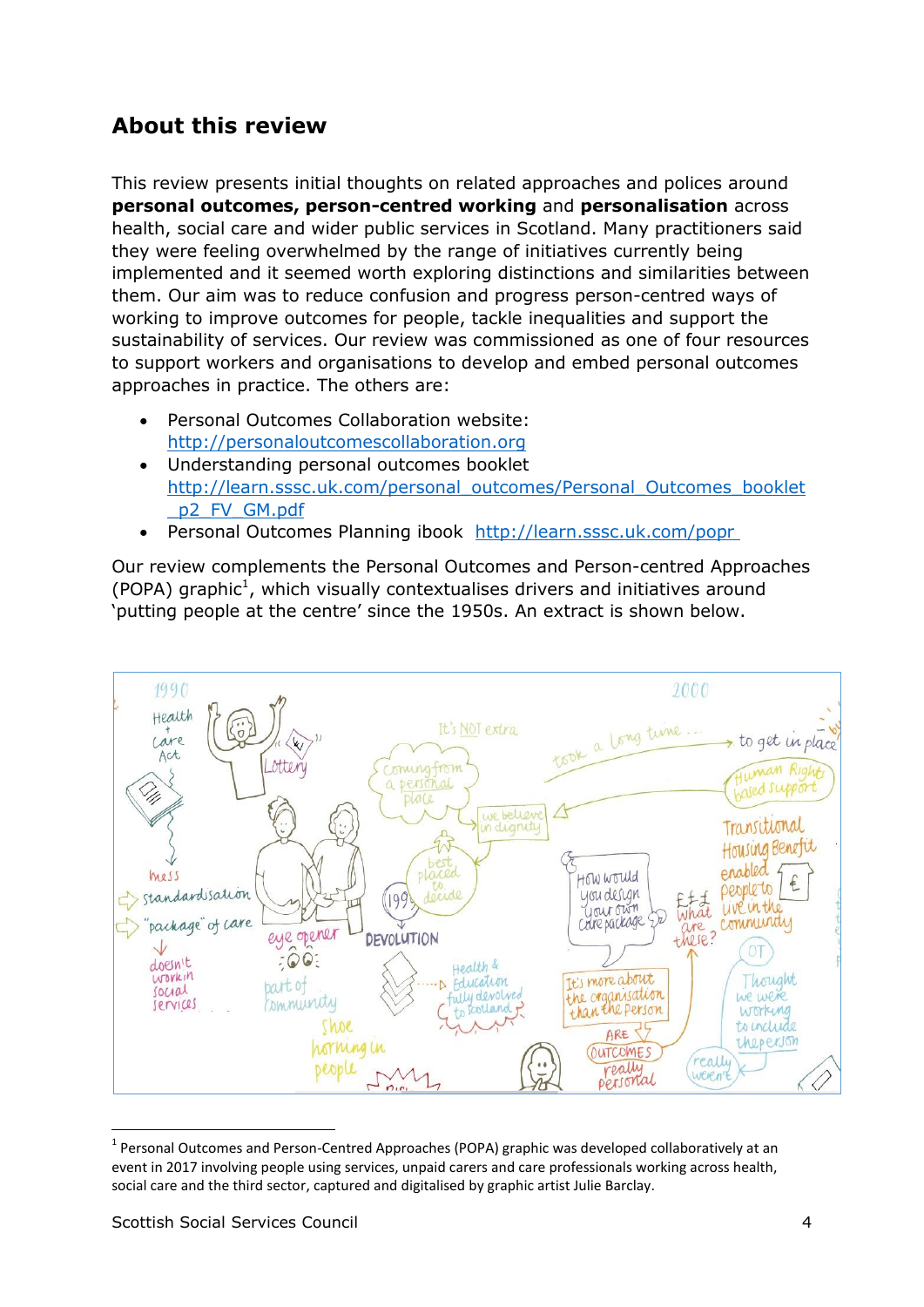#### <span id="page-5-0"></span>**Narrowing the scope of our review**

As the POPA graphic illustrates, the journey towards person-centred working is long and ongoing. There have been many significant and interrelated developments along the way. Disentangling the connections between the various initiatives and events that have shaped current approaches is not straightforward.



The approaches are also concerned with philosophical questions such as what it is to be a person and to live a good life*.* The review had the potential to be very complex so we adopted the phrase 'watch out for the rabbit holes'*.* While we did look at wide ranging literature, we had to keep focused on key similarities and differences between a limited range of approaches to make sure it remained manageable.

The review was necessarily selective in the range of initiatives we looked at. It included approaches to and understandings of person-centred care in health policy and the priority areas of:

- shared decision making (in clinical situations)
- support for self-management
- anticipatory care planning.

It also included approaches to and understandings of personalisation in social care policy, notably:

- personal outcomes approaches
- personalisation through self-directed support.

The review also drew on approaches and understandings that have been developed (to varying degrees) for, with and by specific service user groups, illustrated through:

person-centred care for older people with dementia

Scottish Social Services Council 5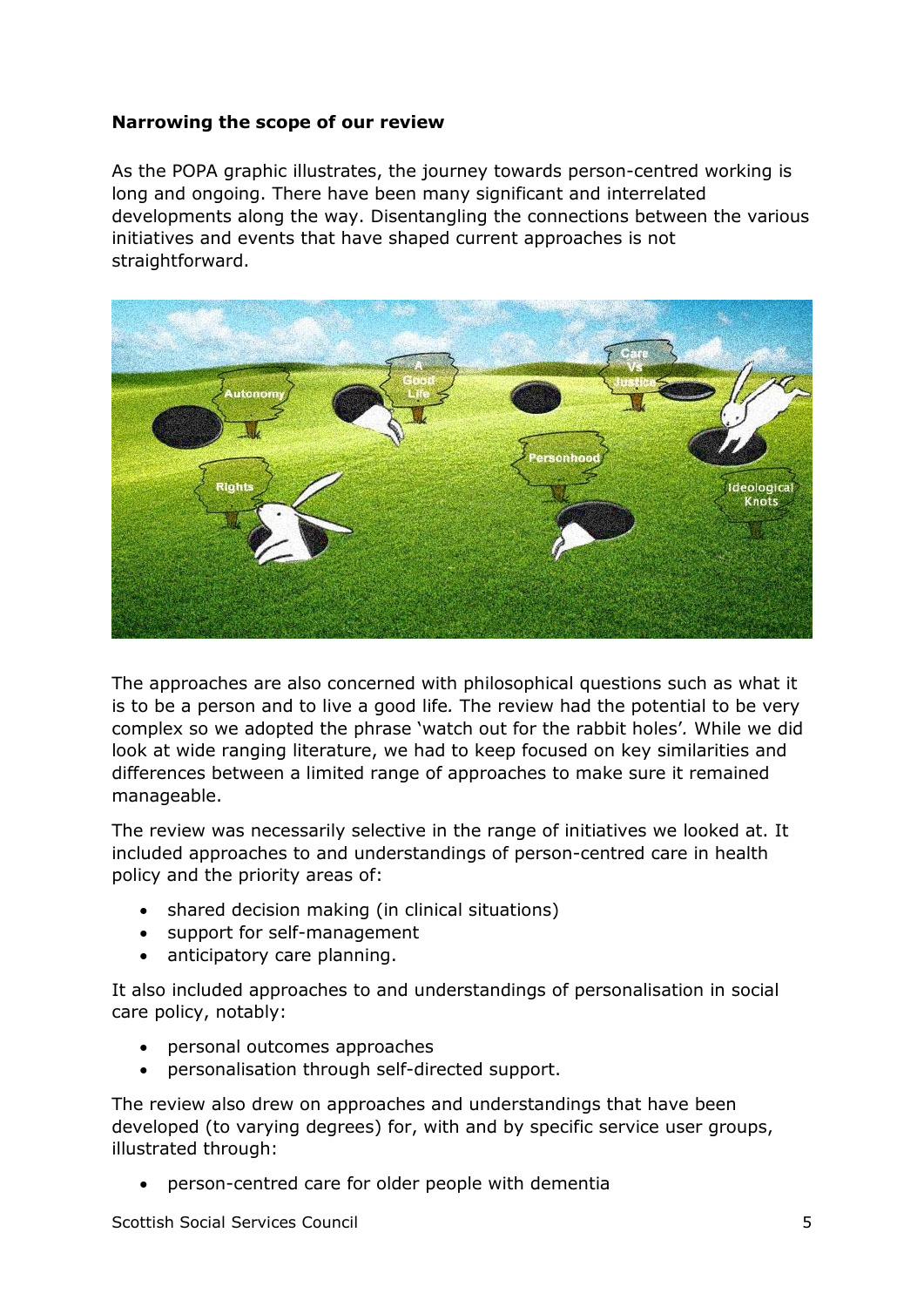- person-centred planning with people with learning disabilities
- facilitating recovery by people living with mental illness.

#### <span id="page-6-0"></span>**Conducting the review**

Our suite of resources was developed through engagement, involvement and codesign with a wide variety of stakeholders including individuals, carers and the voluntary, independent and public sector workforce. Our review also examined academic, policy and practice literature about each of the approaches, with a focus on more recent developments in Scotland, particularly after devolution. Our review considered the development of each approach in the once largely separate spheres of health and social care. The intention was to understand the importance of context and history, as well as to consider changes over time. The review also looked for patterns across the approaches.

For each approach the review considered:

- the origins of the approach and the particular issues it was developed in response to
- different (and at times conflicting) definitions
- core values and principles for practice and service delivery
- key historical developments
- how the approach has been put into practice
- policy uptake and implementation, including key technologies
- internal tensions
- any distinctive features.

This resource first considers some of the implications of the key historical driving forces illustrated within the POPA graphic, followed by a summary of the learning from the review. The intention is to produce further outputs from the fuller review in future.

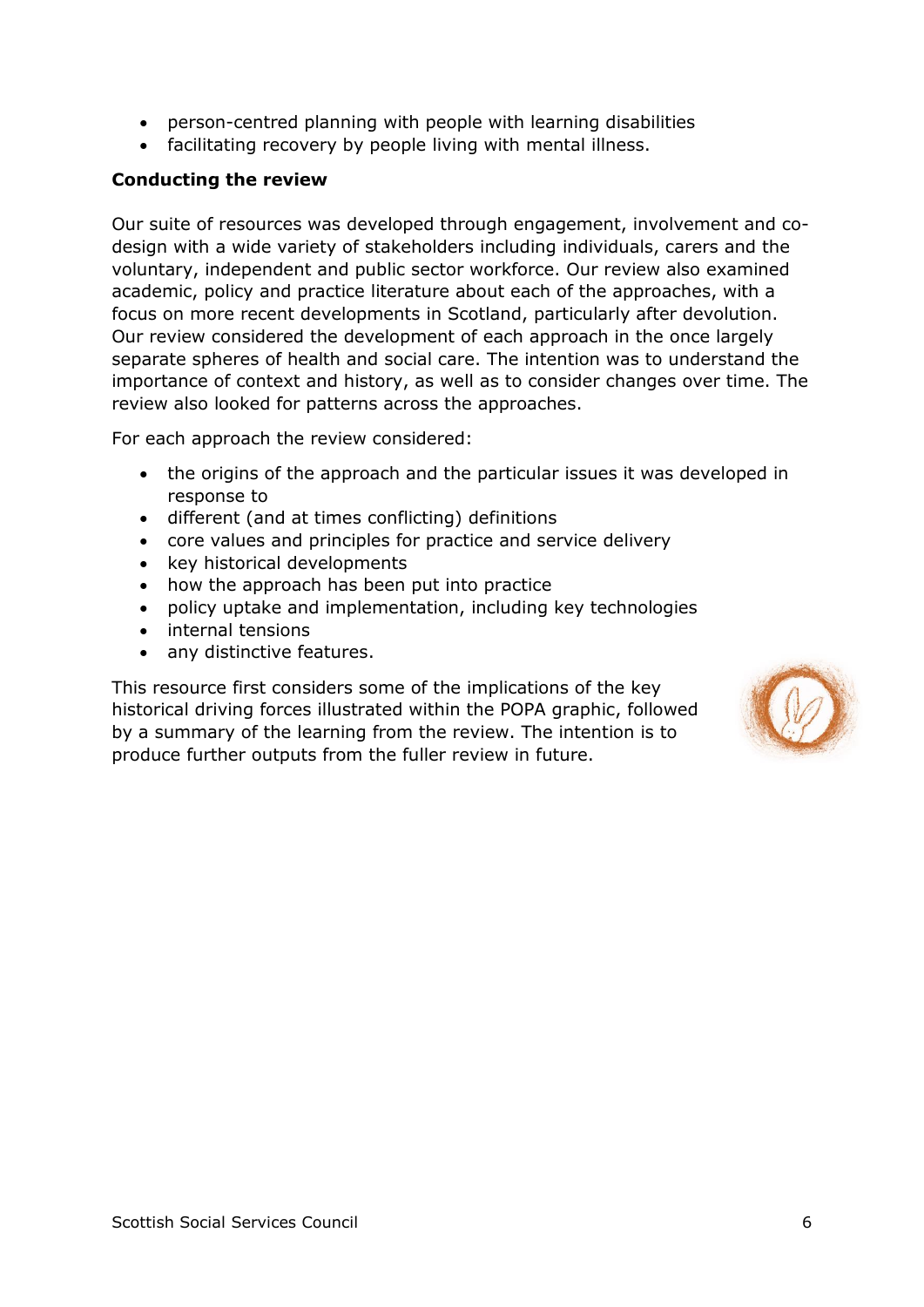## <span id="page-7-0"></span>**The historical backdrop**

Person-centred working, personalisation and personal outcomes approaches have developed alongside thinking about the involvement of individuals in their own care and support more generally and also collectively. Throughout the journey towards putting people at the centre, there have been two main drivers which can at times contradict each other.

- Actions which reflect consumerist ideology, concerned largely with developing services and systems that are more responsive to individual preferences, offering a range of service choices in the context of market development and ensuring satisfaction with service delivery. The concept of choice and control encapsulates the emphasis on the autonomous consumer.
- Actions which reflect participatory democracy; concerned with the development of more responsive and inclusive ways of meeting the needs and supporting the aspirations of people who use services individually and collectively, more democratic decision making and concerning people's lives and society as a whole. The emphasis is on relational ways of working and notions of interdependence rather than independence.

Both consumerist and democratic approaches emerged in the context of struggles and campaigns to gain a voice for 'service users' in the face of **'**depersonalised**'** care and support – in both the de-individualising and dehumanising senses of the word.

The historical timeline is characterised by an increase in long-term conditions and people living for longer, often with multiple conditions and complex needs that require better coordination of services and supports. This brings a different connotation to the term person-centred. While implementation of the ideas embedded in the concept of person-centred working inevitably influence the way that services should be designed, a service orientation runs the risk of becoming decoupled from what matters to the person in a whole life context.

The increased focus on the individual also reflects wider trends in health and social care services. This includes increased emphasis on independence, autonomy, individual rights and responsibilities, which many activists have called for, but accompanied by a corresponding reduction in collective responsibilities for welfare provision by the state. At the same time there is increased emphasis on accountability, managerialism and performance management. These emphases have intensified in a climate of austerity. As the enabling and preventive potential of person-centred working has been highlighted, it has rapidly been positioned in policy as a cost-effective mechanism for helping society to meet the needs of an ageing population and growing number of people living with long-term conditions, and in ways that pay attention to persistent health inequalities.

Against this backdrop, different person-centred approaches have developed across diverse service settings and over time. At first approaches reflected fundamental concerns with developing different types of relationships and ways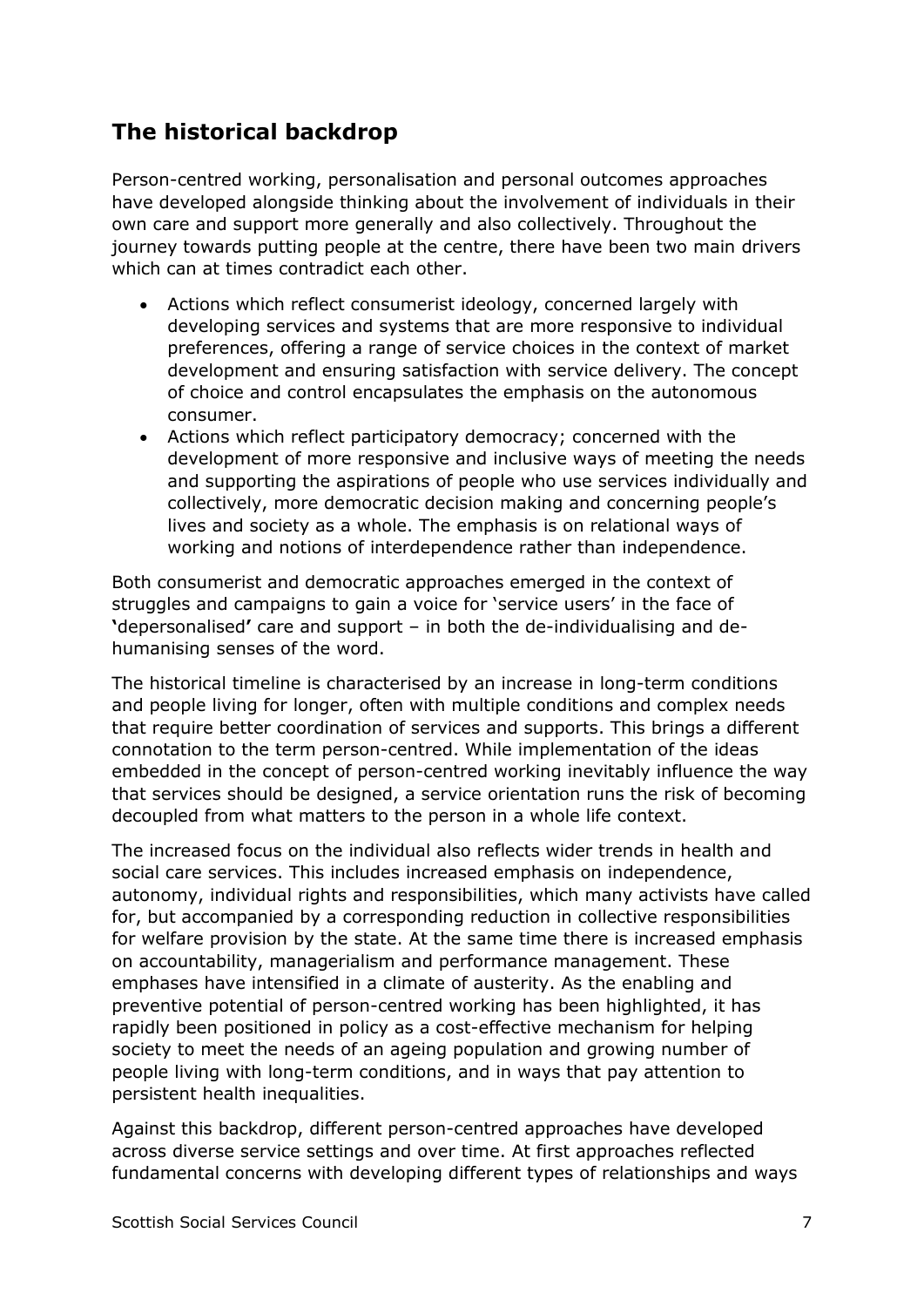of working together to support the things that people value when using services and in the broader contexts of their lives. In different ways however, they have become deeply entangled with concerns about consumer choice, (clinical) effectiveness, improving and managing health, reducing current and offsetting future demand for services and alleviating public spending pressures. We consider the different legacies and entanglements later. We first consider the emergence of person-centred ways of working in social care, and in health. We then consider the role of service user movements and the third sector before going on to outline summary learning from the review.



#### <span id="page-8-0"></span>**The emergence of person-centred working in social care**

In broad terms person-centred working emerged in social care as a response to:

- the assumption that the needs of any particular service user group could be universally defined
- resource and service delivery systems basing provision around the perceived needs of many
- organisations taking decisions for people about the nature of the support they received (and how they should live their lives) and expecting people to fit into one-size-fits-all services
- a focus on people's deficits
- the risk of creating dependency on services
- quality of care and support being assessed on the basis of activity and throughput.

#### <span id="page-8-1"></span>**The emergence of person-centred care in health**

In health, the overarching notion of person-centred care emerged as a response to issues including: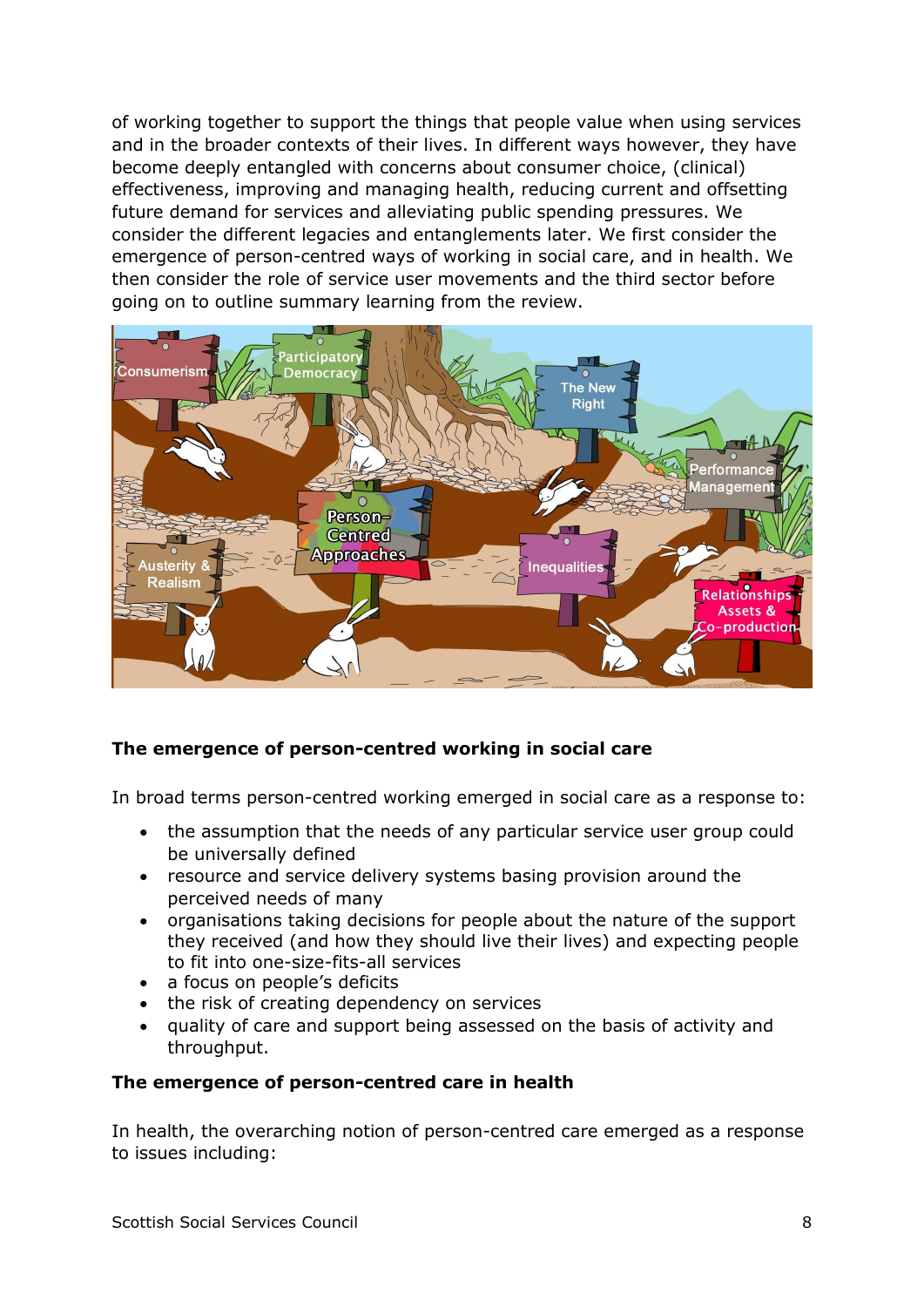- healthcare being too disease-centred (taking a limiting biomedical approach, focusing narrowly on pathologies and applying diseasestandardised interventions)
- paternalism the belief that the clinician knows what's best for the patient
- naturalisation and normalisation of medical intervention in processes of death, dying, ageing and illness resulting in unwanted and potentially harmful procedures and treatments, particularly in crisis situations, and the risk of confusing care with treatment
- an inappropriate orientation to serve professional or supply-driven interests
- traditional models of service delivery basing provision around the perceived needs of many
- system failures to protect the dignity and respect the personhood of people receiving care
- quality of care being assessed primarily in terms of clinical effectiveness and patient safety, and also in terms of efficiency, timeliness and equity of provision, neglecting patient values.

In response to these issues person-centred working in both health and social care can be variously understood as being concerned with:

- treating people with respect and dignity and relating to them as persons
- responding to and acting on the particular needs, priorities, aspirations and strengths of individuals
- offering a range of service choices that are more responsive to people's preferences
- sharing decision making or responsibility between professionals and people using services
- shifting responsibility onto people using services and unpaid carers.

Also the following features relate to person-centred working in social care:

- facilitating independent living (or freedom from dependency on the state)
- ensuring that organisations focus resources on the impact they have on people's lives.

And person-centred working in health can also reflect concerns with:

- restoring humanity in care
- attending to the biological, psychological and social particularities of the individual when making decisions about treatments and interventions
- fully taking account of subjective, lived experiences of illness
- finding more personalised ways to improve health status (and offset future demand)
- tailoring approaches to open up difficult conversations about the limits of healthcare, avoiding unwanted interventions (and reducing future demand)
- expanding quality considerations to encompass 'putting patients (or persons) at the centre'.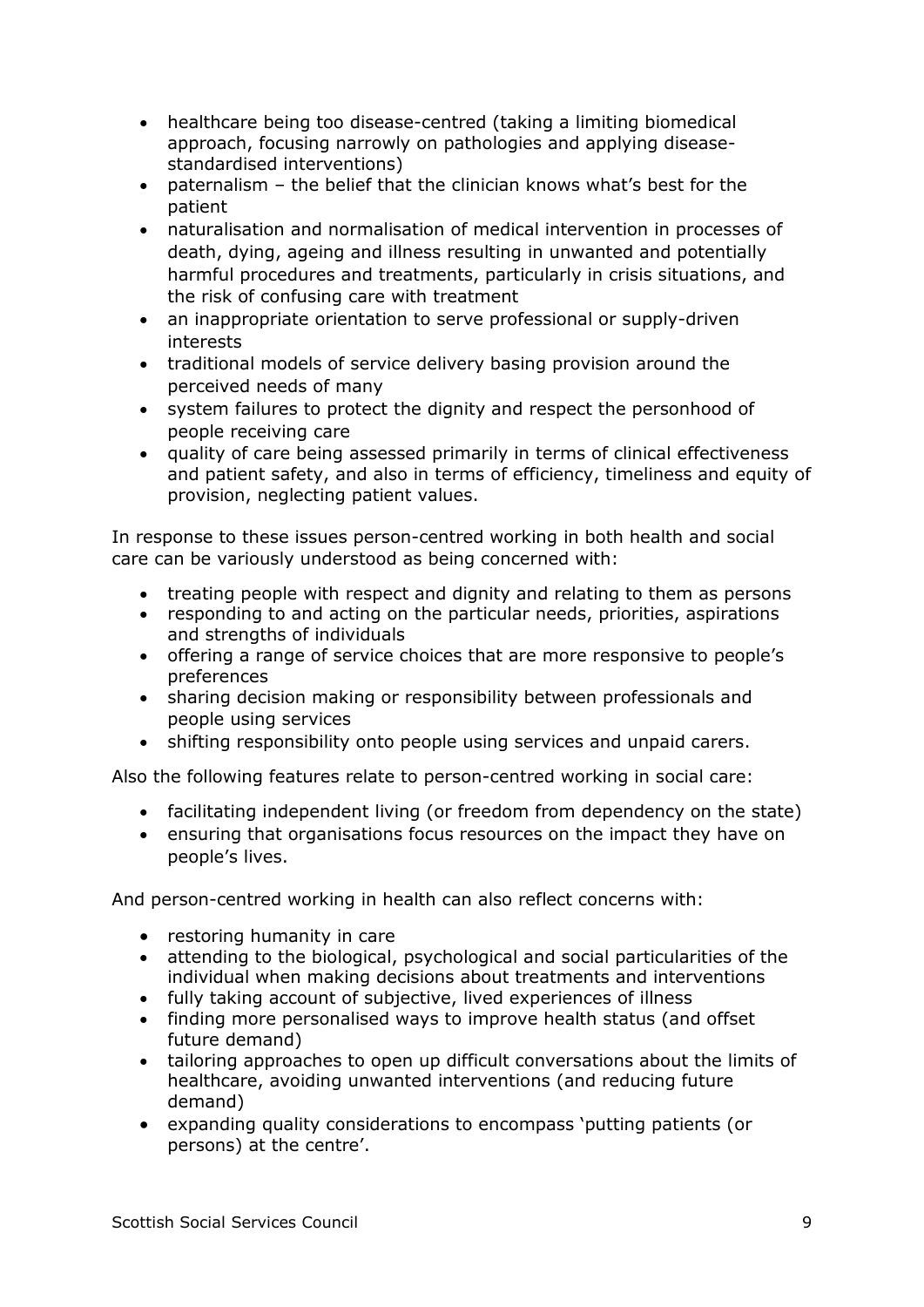#### <span id="page-10-0"></span>**Person-centred working and the influence of service user movements**

Service user movements have had a significant impact on the development of person-centred approaches. Some third sector organisations, particularly those who have kept a campaigning orientation have played a supportive role. Some service user movements, particularly in health, have been policy driven and concerned largely (although not exclusively) with enhancing service provision. For advocacy-led or self-initiated service user movements, activism has generally been understood as part of a wider political project rather than narrowly focused on service delivery.

Advocacy-led movements have exerted significant influence in the areas of dementia care and learning difficulties, supported by academic researchers. Person-centred dementia care challenged the ultimate act of exclusion by forcing us to think again about what it means to be a person, underscoring the importance of relationships and highlighting the impact of every interaction and the whole practice of care in sustaining people's sense of self-worth. Personcentred planning with people with learning disabilities again emphasised relationships. It has proved instrumental in shifting attention from deficits to possibilities, to expand horizons beyond services to connect with people's future lives, underscoring the need for welcoming communities.

Self-initiated service user movements are most developed in areas of physical disability and mental health, sharing a history of experiences of segregation, isolation and exclusion. Experiences of services have often been oppressive and demeaning, with professionals having the power to ascribe damaged identities and in mental health to mandate compulsory treatments as well as to limit treatment choices. Challenge to the professional dominance and bureaucracy of services was seen as necessary to enable people to gain control over their lives.

The experience of living with disability or mental illness was (and often is) one of discrimination, resulting in a desire to seek change in social relations more broadly so that real progress can be made towards equality and justice. These struggles were rooted in the idea that society has to collectively enable all citizens to take part and to be able to achieve their personal outcomes regardless of impairment (social model) rather than being excluded on the basis of disability or illness with a limited focus on treatment (medical model). Another aim has been to improve public services but also to change public perceptions and everyday life experiences. These aspirations are embedded in personcentred approaches in these fields, which additionally reflect concerns with:

- countering the risk of casual disregard for people's humanity behind institutional doors
- offering or restoring hope for the future
- empowerment and self-determination
- challenging discrimination in specialist and mainstream service settings and in wider society
- supporting people to overcome barriers to inclusion and participation in social life.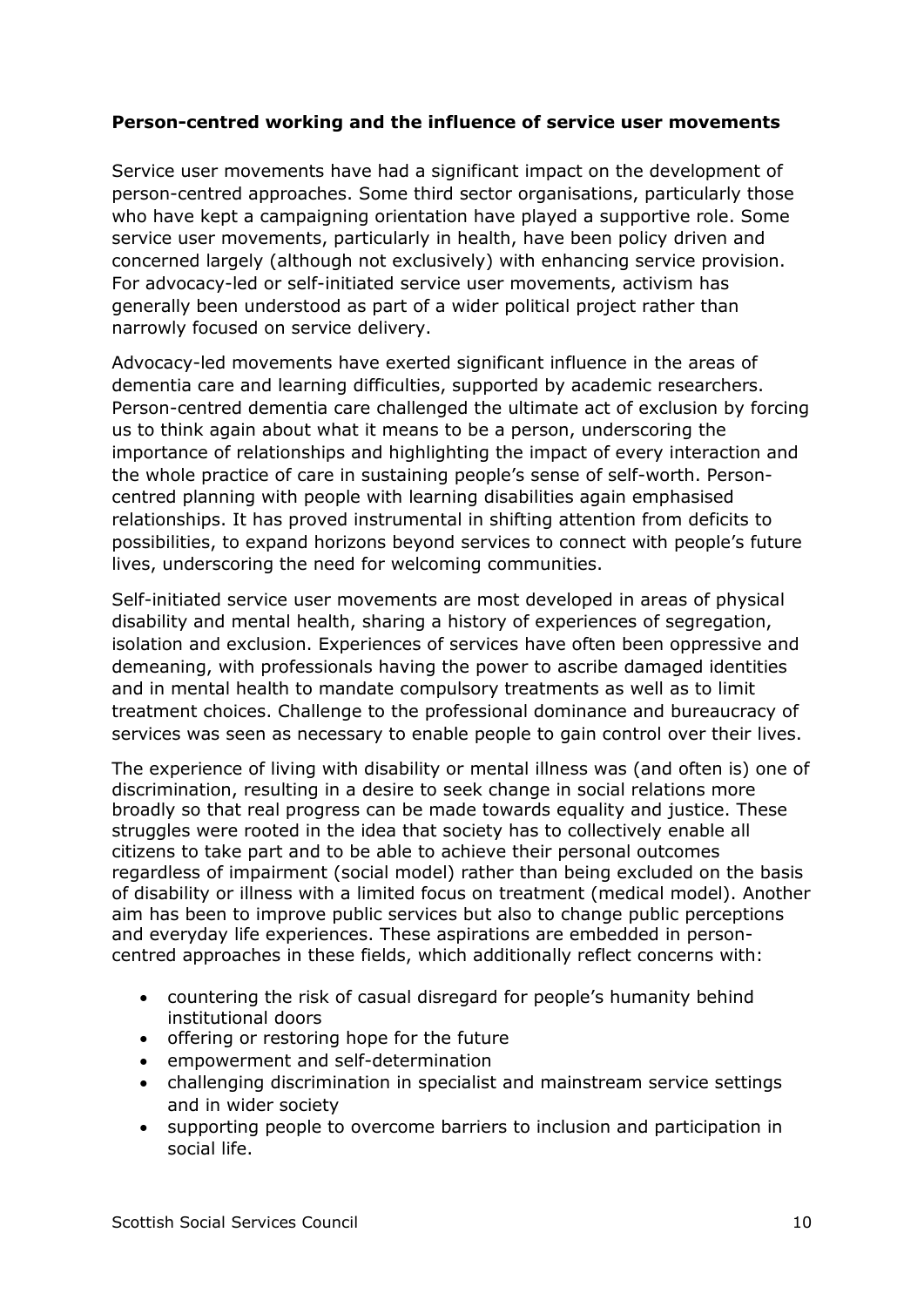When viewed through different lenses, the different dimensions of personcentred approaches are not necessarily incompatible with one another but they can be. Disentangling the connections is not straightforward.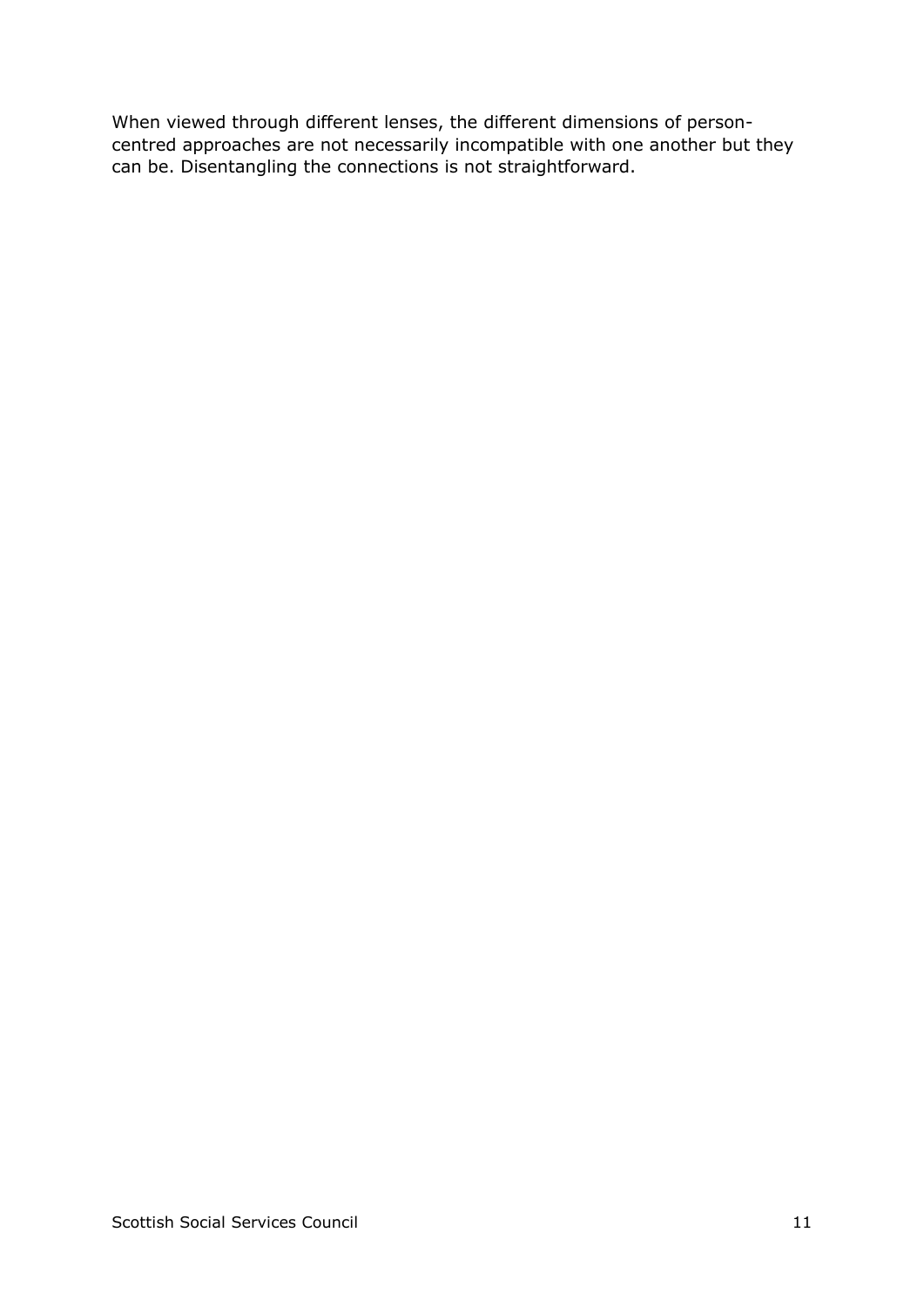## <span id="page-12-0"></span>**Summary learning from this review**

The review set out to explore and clarify similarities and differences between related approaches around personal outcomes, person-centred working and personalisation across health and social care services in Scotland. When conducting the review, it quickly became apparent that there were many different and at times competing definitions, understandings and uses within each approach, which both complicated and changed the nature of the review.

#### <span id="page-12-1"></span>**The question of definition**

There are **many different definitions** for each of the selected approaches and they are open to different interpretations in and across policy and practice. It is not simply that the definitions differ in content, but they can refer to:

- an experience what the person using the service experiences subjectively
- a philosophy or set of values
- an approach that quides practice
- a service orientation
- a dimension of care quality.

In turn the concepts that these definitions refer to, sometimes implicitly, can also be subject to diverse understandings. There may be consensus that a given approach is a good idea but it is not good for everybody in the same way. Where meanings are contested, this can point to different conceptual models, different understanding of how wellbeing may be achieved and where responsibility lies and different underlying purposes.

The different approaches do not exist in a vacuum. Terminological confusion, cross-fertilisation of ideas on the ground and different and at times competing forces have also resulted in some approaches that started out based on one set of assumptions and intentions evolving into something else, both within specific contexts and more broadly.

All approaches also experience internal tensions. Broadly, beyond definitional diversity, these tensions stem from contradictions between the two main drivers identified above. We found that in each approach there were different perspectives and interpretations of key principles. While each approach included relationship-based interpretations of how it should operate, there were also alternative understandings which placed more emphasis on standardisation, scaling up and measurement. We now describe the resulting tensions in more detail.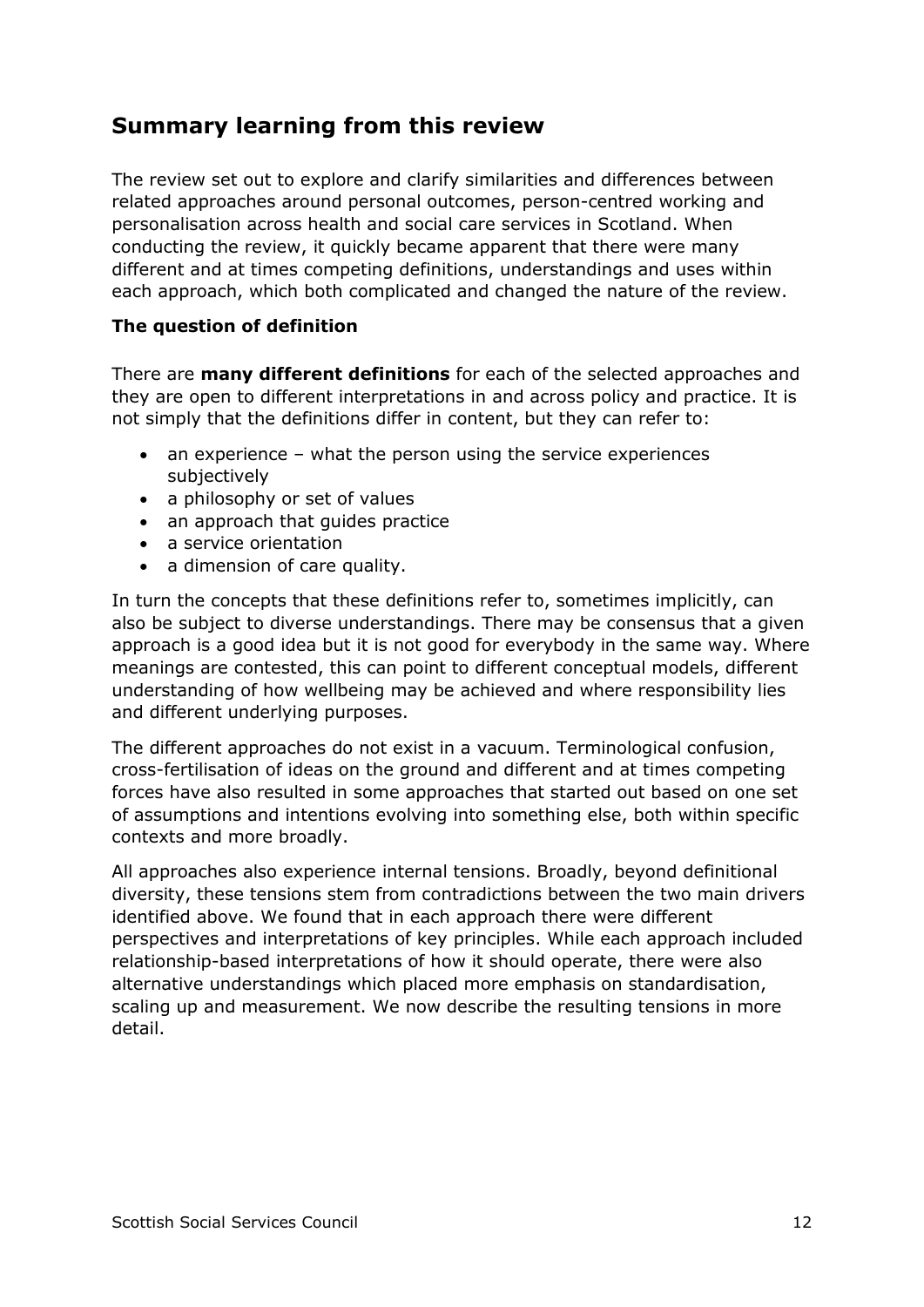#### <span id="page-13-0"></span>**Relationship-based understandings of person-centred approaches**

For each approach, there are definitions and understandings that emphasise relationships. These understandings invariably share more in common with the relationship-based understandings of the other approaches we looked at than they do with competing conceptualisations under the same terminological banner. While the different approaches all have their own distinctive set of core values, relationship-based understandings across approaches, although using different language, cluster around a set of common values:

- mutually respectful relationships and recognition of the intrinsic value of more relational ways of working
- relate to and treat people using services as unique individuals
- integrity seeking an ethical balance with the person and significant others / negotiating outcomes and navigating between risk enablement and safeguarding
- clarity of purpose, reaching a shared understanding of what matters and why
- compassion (responsibility or faithfulness) understanding the values and priorities of another person and then committing to the action necessary to maintain dignity, relieve suffering and enhance wellbeing
- justice recognition that old ways are not working for all and commitment to address inequalities by advocating for and putting values into action (right to care / support and right to equality).

Embedded in these relationship-based understandings of the various approaches are the values of facilitating participation and recognising and cultivating people's strengths, contributions and capabilities – albeit in highly contextspecific ways. There is also an emphasis across approaches on the value of connecting people with community, not just services. Different contexts, settings and functions suggest different purposes and possibilities and it is important to keep sight of this.

#### <span id="page-13-1"></span>**Beyond definition: embedding person-centred working in policy and practice**

To achieve meaningful service reform each approach needs to be embedded in policy. In a climate of public service reform (linked with managerialism), the embedding of policy also results in the use of system measures to demonstrate that implementation is producing desired results. Policy needs mechanisms that provide evidence to show change is happening alongside targets to accelerate progress. The mechanism used inevitably structures what we see happening and other important things remain unseen. While service user movements, families and practitioners value relationship-based practice, it is generally out of sight in most performance measurement frameworks. This tendency presents particular challenges when embedding person-centred approaches in practice.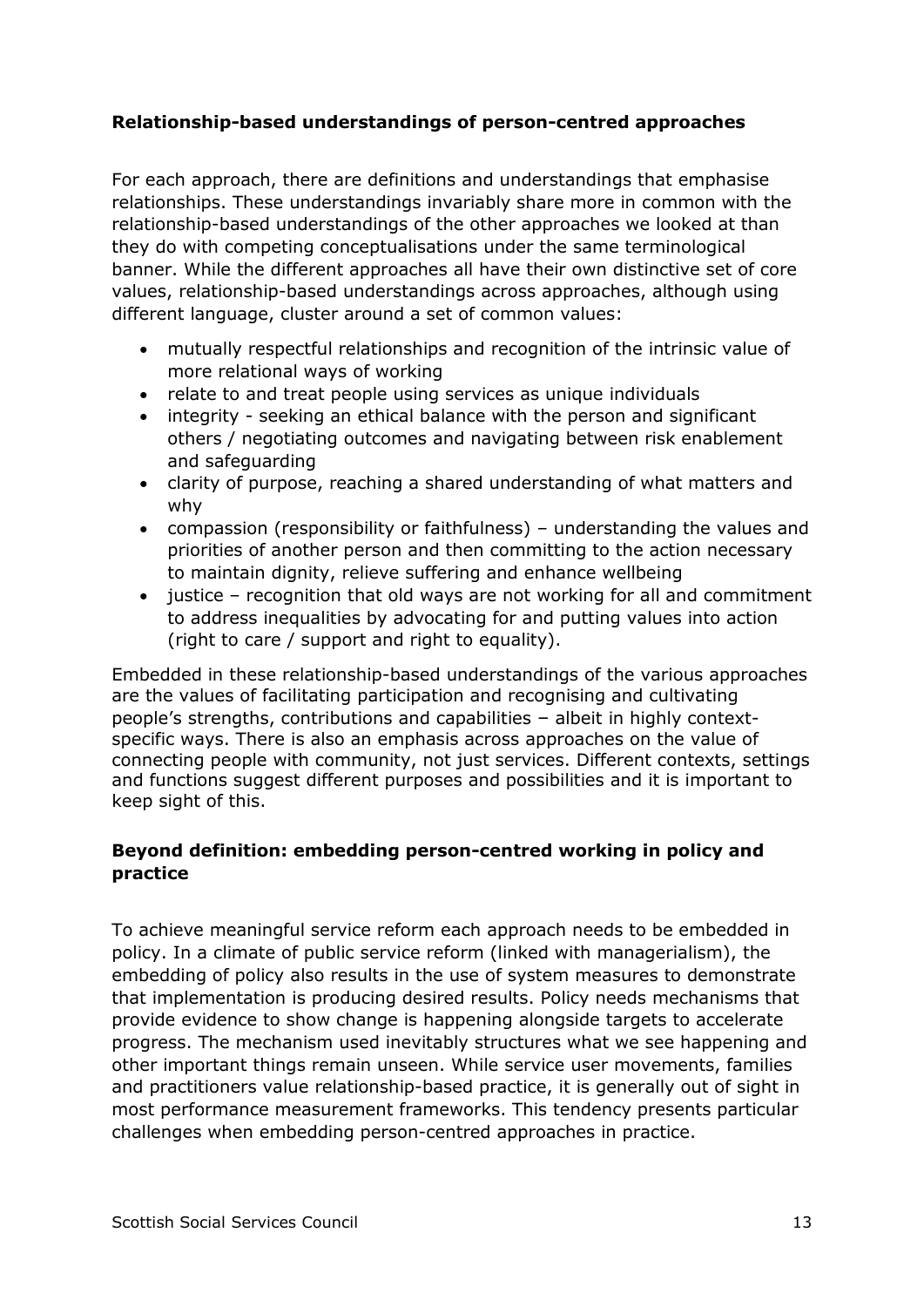Person-centred approaches in practice are concerned with the question, 'What should we do now, in this particular setting, with this unique and particular person, in this particular instance?' For each approach it has required a renegotiation of roles and responsibilities over time. Although it is important to understand the potential roles that practitioners, people using services and unpaid carers have in each approach, difficulties invariably arise when this is too rigidly defined.

Despite continuing complexity and tensions presenting barriers to consistent implementation, we found room for optimism. Our review shows there has been considerable progress towards the original aspirations for more person-centred working. Devolution opened up possibilities to take a distinctive approach in Scotland, particularly in advancing support for self-management, anticipatory care planning, recovery in mental health, personal outcomes approaches and self-directed support and the contribution of third sector organisations and overarching alliances has been significant.

Along the way, person-centred approaches have been recognised as having the potential to achieve quite different ends, which don't necessarily but can result in conflict in practice. Despite being expected to fulfil different purposes, and outwith necessarily context-specific applications, there has been some convergence in person-centred practice, notably in recognising the importance of skilled communication, what constitutes good conversations and other ways of engaging and connecting with people using services. This convergence may be attributable to a combination of:

- joint working legislation and the move towards greater partnership working and co-production in policy
- Scotland's size and structure, affording opportunities for both crossfertilisation and continuity of ideas in the spaces of policy making and in taking forward practice developments
- service user movements and communities using their voices to shape and influence policy and practice
- cross-sectoral and multidisciplinary day to day interactions on the ground
- the purposeful creation of spaces for practitioners using different approaches to come together and reflect on their shared concerns and aspirations
- strong voices constantly bringing things back to what matters to people using services.

#### <span id="page-14-0"></span>**Consensus points**

As well as the central importance of skilled communication, the review identified a number of areas of consensus and convergence across the selected approaches.

Practitioners value having:

• an approach to change that supports and protects their core values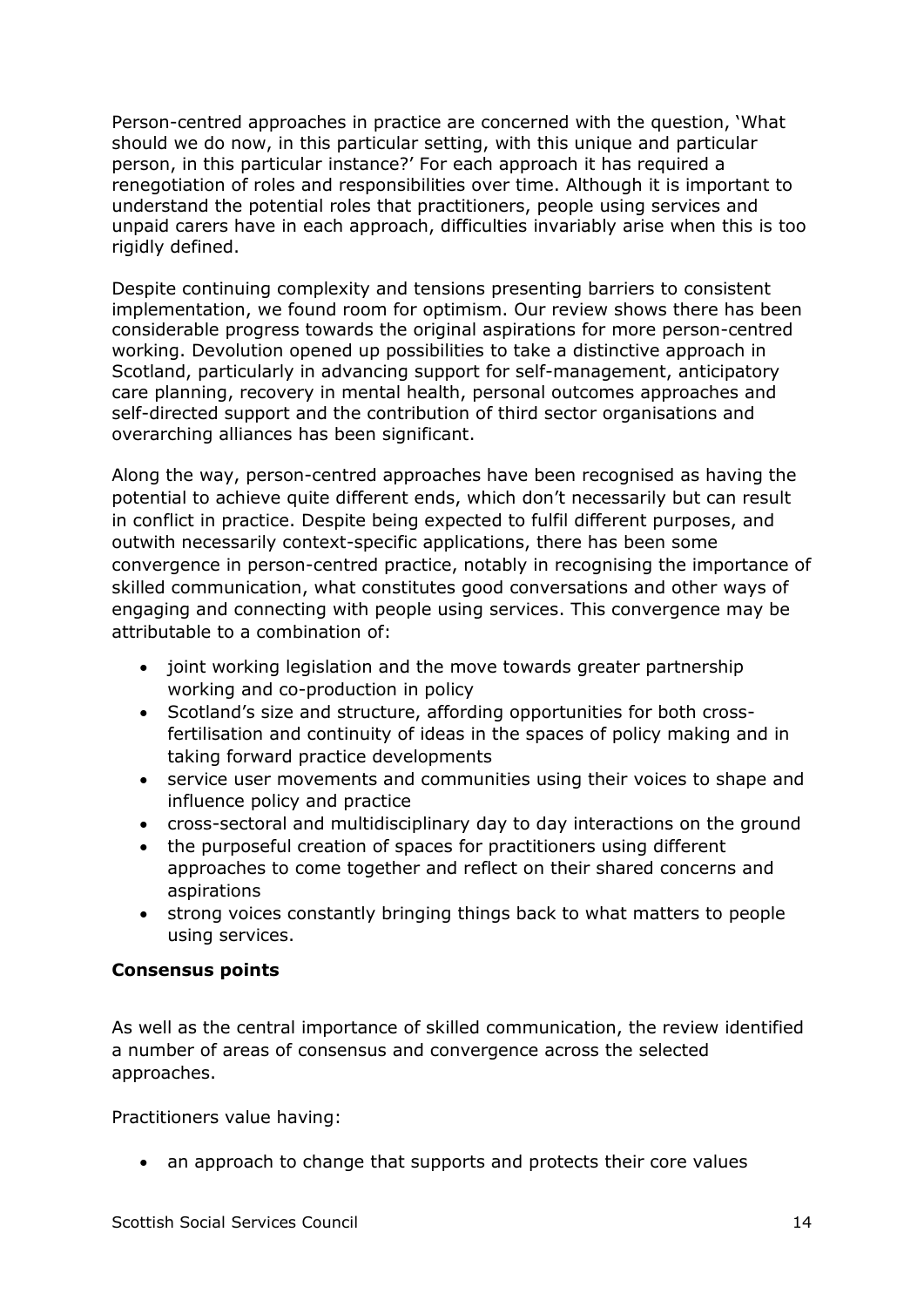- permission and support to use and continuously develop their communication skills and particular type of knowledge, expertise and judgement in flexible ways
- space to discuss and work through the genuine dilemmas about risk, safety and the practitioner's own risk management and accountabilities.

There is also consensus in the literature regarding the place of tools.

- There is an important role for tools, guidelines and other practical resources.
- Tools can only be successfully implemented in a service setting which has gone through the journey to change the values framework.
- Tools should develop in response to and to support the values framework.
- The desire to standardise or roll out approaches often results in the favouring of one tool, where once many were advocated to support more nuanced ways of working with diverse individuals across diverse contexts.

Alongside this, there is broad agreement that:

- the complexities of putting people at the centre must be taken seriously
- prompting systems re-thinking and systemic changes in services is necessary and important but policy attempts to push person-centred working can be counter-productive if the practical and ethical challenges and dilemmas surrounding this agenda are not addressed
- targets and measures can compound the difficulties experienced in practice
- shared decision making without a change in the value framework can be damaging for people.

#### <span id="page-15-0"></span>**Points of difference**

The review found that there is less consensus across the different approaches in several respects including:

- the place of personally valued outcomes in considerations of personcentred working, which may be viewed as:
	- o ultimately what matters (personal outcomes or goals have intrinsic value)
	- $\circ$  one of a suite of measures of impact with variable positions in the hierarch'
	- $\circ$  a means to an end: goal setting contributing to improved health status (having instrumental value only)
	- $\circ$  one measure of the person-centred dimension of quality
- the attention paid to recording and understandings of its role in constructing the identities of people using services as well as forming the link to subsequent action
- uses of care plan information
- attention to and assumptions about the needs, aspirations and contributions of unpaid carers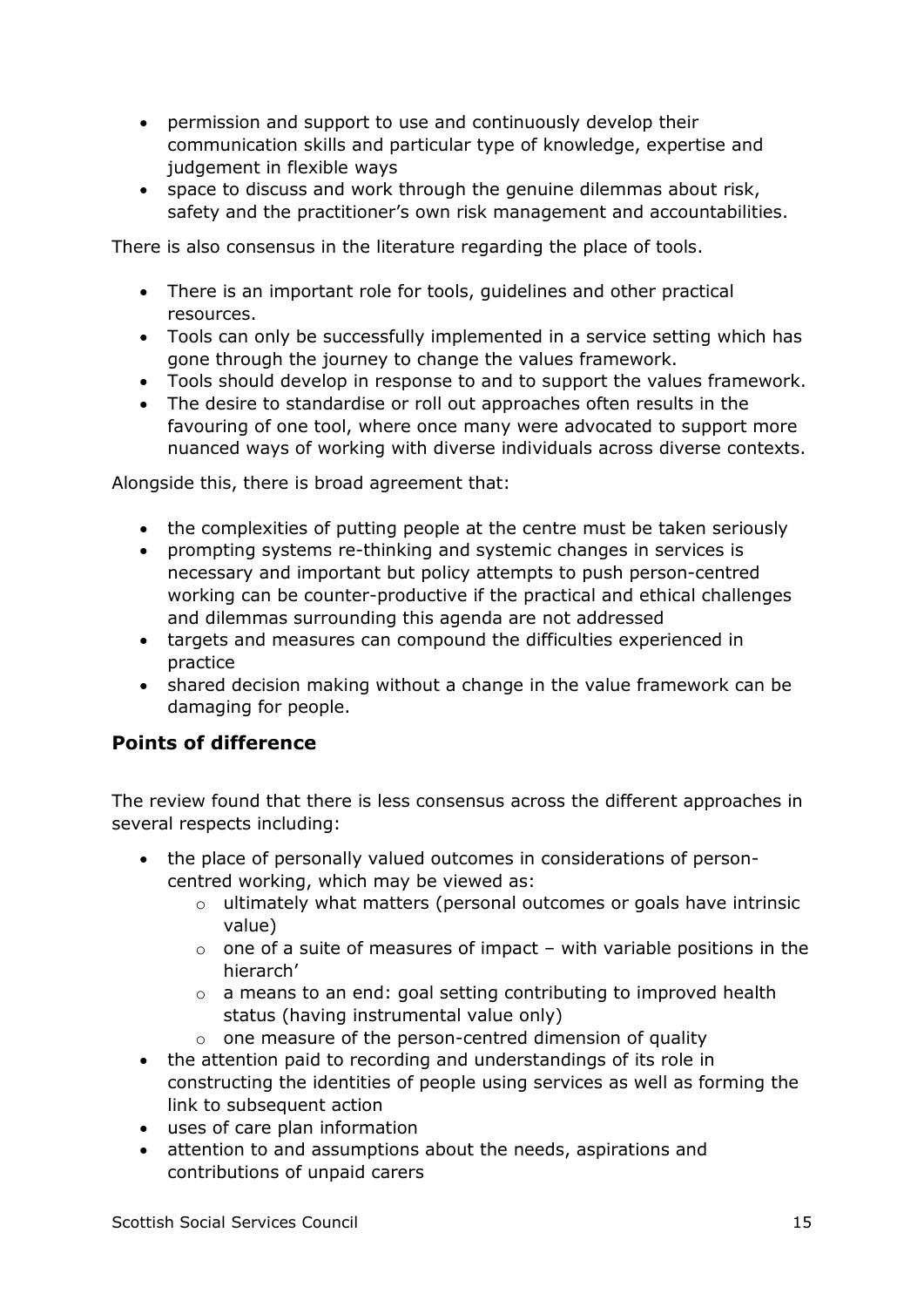• ideas about and ways of involving people in collective decision making.

We also found marked differences across the approaches with regard to understandings of justice and how this might be enacted. The 2011 International Charter for Human Values in Healthcare<sup>2</sup> defines justice in terms of both the right to care / support (information, access, quality) and the right to equality. The latter highlights the absence of discrimination and prejudice, attention to social factors, constraints and barriers to care, and a commitment to social justice.

Across the different approaches included in our review, we found differences in the respective attention paid to equality / equity of care and support provision, and to health and social inequalities. At the heart of such differences were underlying assumptions about health and its determinants, the importance, nature and limits of self-efficacy and whether it's better to address equity through standardisation of provision or engagement with the person in the context of his or her life. We consider the implications of this in our conclusion.



Figure 1: Interaction Institute for Social Change (Artist: Angus Maguire)

**<sup>.</sup>** 2 http://charterforhealthcarevalues.org/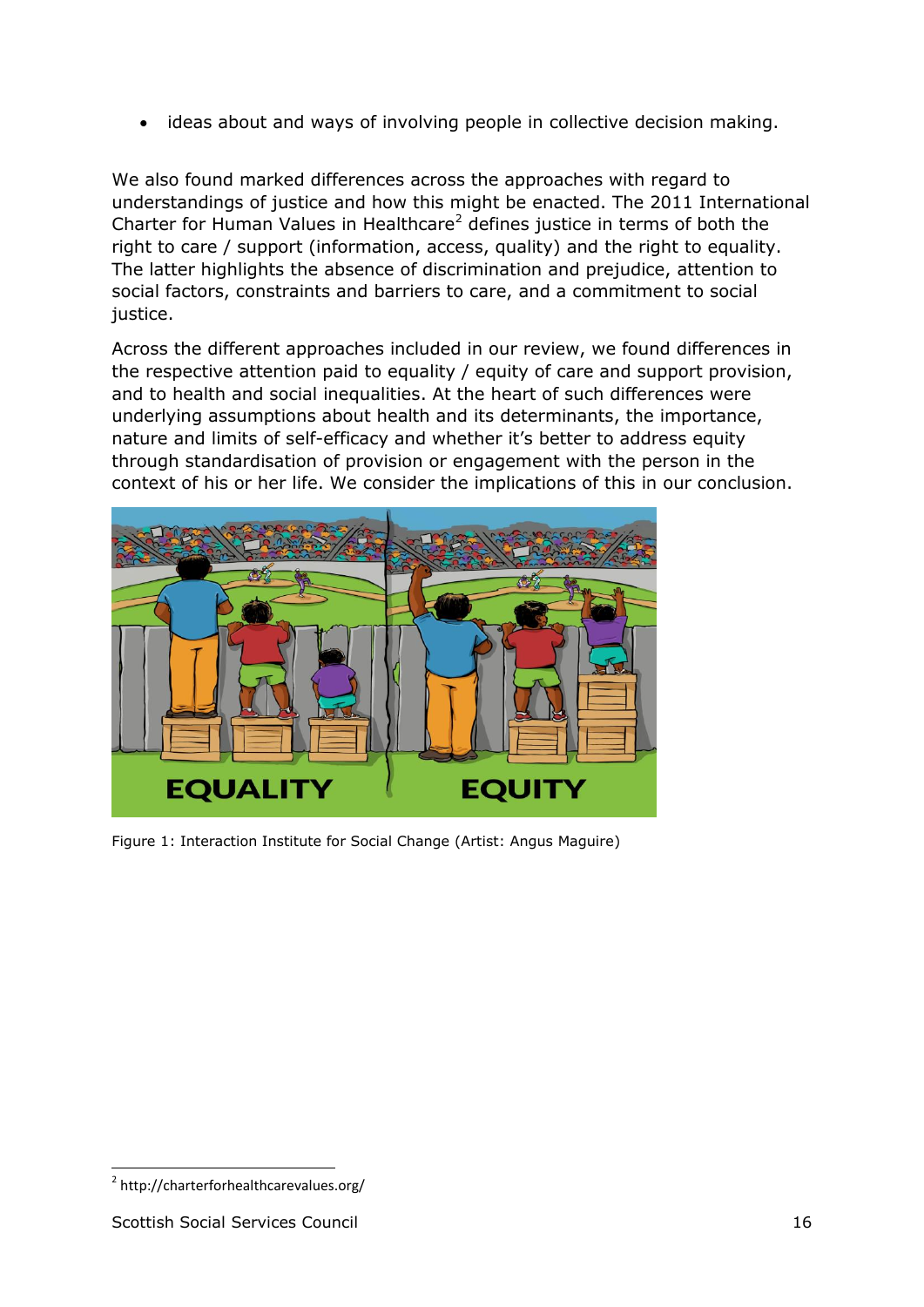### <span id="page-17-0"></span>**Conclusion**

Diverse cultural, material and systemic factors influence the extent to which practice in health and social care services is person-centred. The aim here is not to address all of these factors. Rather, the review has sought to distil core shared principles and distinctions between a limited range of person-centred approaches. In large part, the review responds to a concern among practitioners about the confusion generated through multiple similar initiatives. This is particularly relevant in the current context of health and social care integration and in light of increasing pressures on services due to demographic changes and resource constraints.

A key finding of our review is that apparent distinctions between sectors and approaches are perhaps less prevalent than divergences within approaches. A further key finding is that two main drivers influence how approaches are implemented, which can be broadly defined as the relational versus the managerial. Bringing these two findings together, in each approach there is a range of perspectives reflecting those drivers, presenting real tensions and barriers to achieving the identified core shared principles.

Contradictory trends are particularly evident with regard to how these drivers manifest in understandings of equity and seemingly intractable inequalities. All approaches use language claiming to put the person at the centre. There is however an implicit assumption in managerialist thinking that inequalities can be tackled through standardisation of provision and its measurement through performance management regimes.

In contrast, a relationship-based understanding means engaging with the person in the context of material and lived experiences, which might mean a departure from focusing solely on clinical treatments and traditional services. Attentiveness to the person's whole life requires an understanding of the social determinants known to correspond closely to persistent health inequalities.

The World Health Organization lists the following determinants: stress, early life, social exclusion, work, unemployment, social support, addiction, food and transport. These relate to health outcomes, which tend to cluster together. They have both policy and practice implications. The WHO has identified two broad areas of social determinants of health that need to be addressed. The first area is daily living conditions, including physical environments, fair employment and decent work, social protection across the lifespan and access to health care. The second area is distribution of power, money and resources, including equity in health programmes.

There remains a clear need to measure, monitor and track outputs and outcomes in order to plan and manage services effectively. However, there are limitations to what is currently measured and therefore what is deemed to count. All of the approaches we reviewed advocate at some level the essential relational and holistic practices needed to maximise outcomes for people and address persistent and increasing inequalities. Enabling such practices to flourish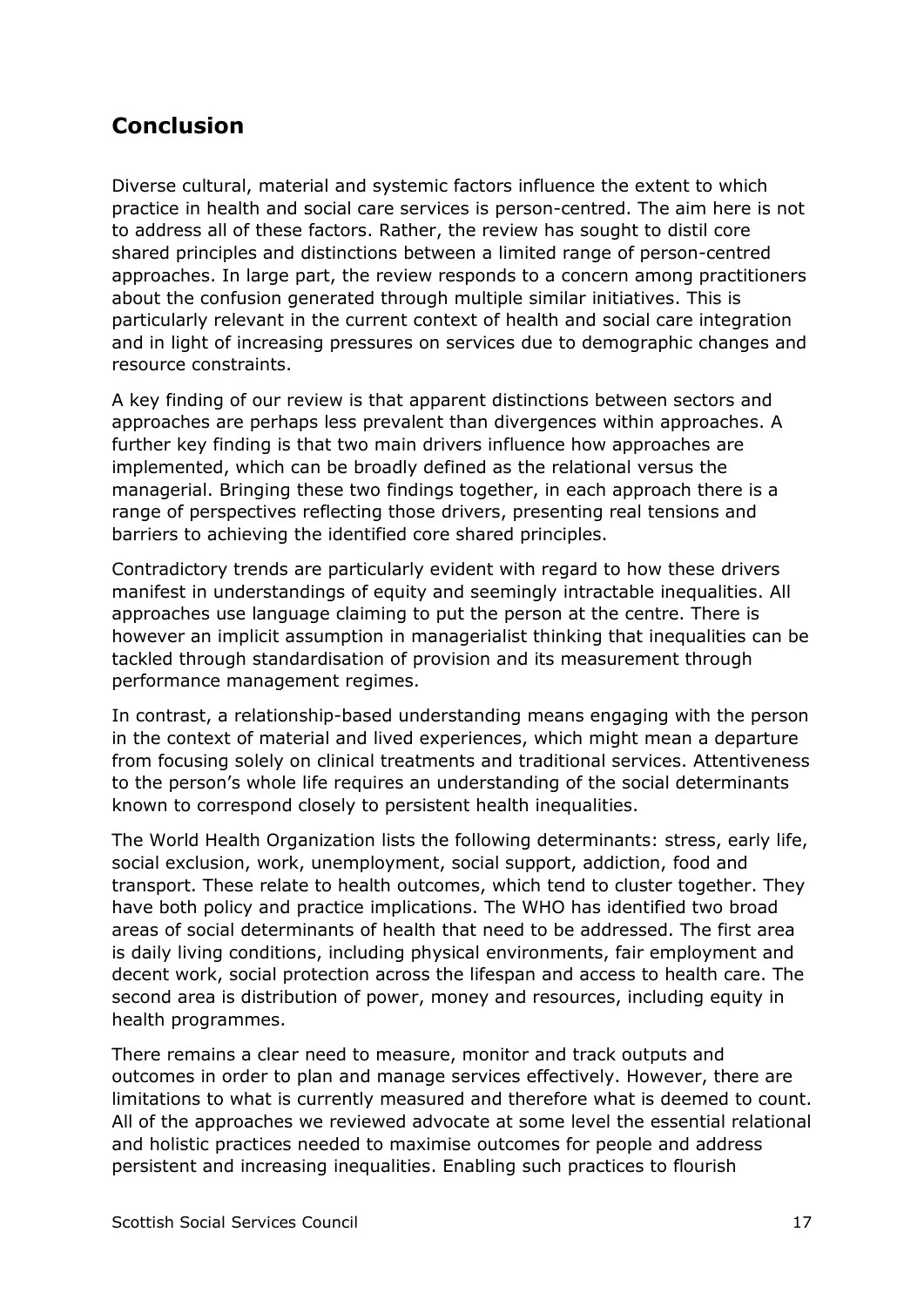requires a re-orientation of performance management frameworks to include relational and holistic factors.

#### <span id="page-18-0"></span>**Acknowledgement**

Karen Barrie (University of Edinburgh) and Emma Miller (University of Strathclyde) wrote this review in collaboration with a range of contributors, including members of the Personal Outcomes Collaboration. We are very grateful for their contributions.